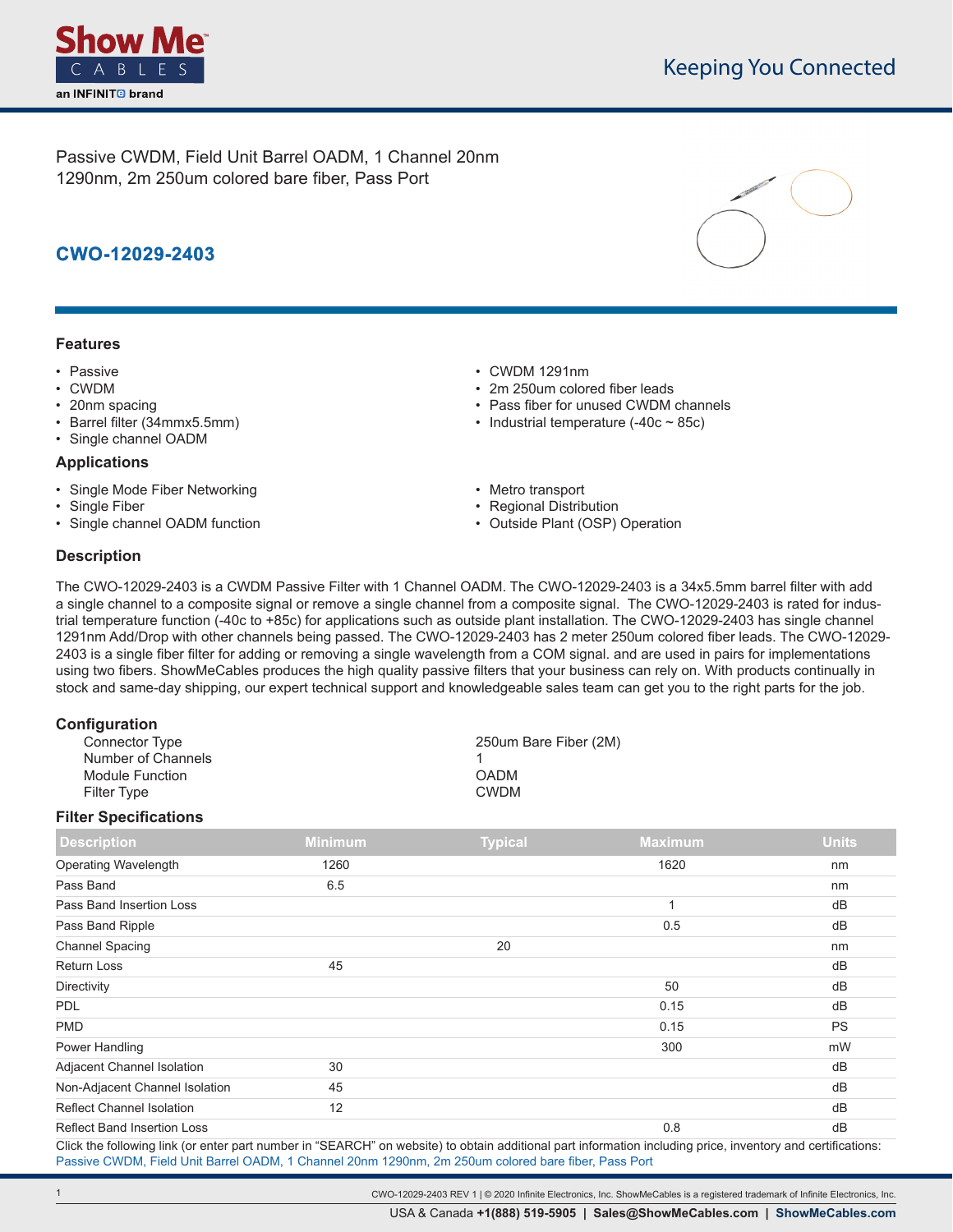

Passive CWDM, Field Unit Barrel OADM, 1 Channel 20nm 1290nm, 2m 250um colored bare fiber, Pass Port



#### **Environmental Specifications**

**Temperature** Operating Range **-40** to +85 deg C Storage Range **CONFINGUIST** 2008 2012 12:00:00 12:00:00 140 to +85 deg C Humidity 5-95 %RH

**Compliance Certifications** (see [product page](https://www.showmecables.com/No-URL-Convention-Found-for-?CWO-12029-2403-p.aspx) for current document)

### **Plotted and Other Data**

Notes:

**.**

Passive CWDM, Field Unit Barrel OADM, 1 Channel 20nm 1290nm, 2m 250um colored bare fiber, Pass Portfrom Show Me Cables has same day shipment for domestic and International orders. Click the following link (or enter part number in "SEARCH" on website) to obtain additional part information including price, inventory and certifications.

URL: https://www.showmecables.com/No-URL-Convention-Found-for-?CWO-12029-2403-p.aspx

The information contained within this document is accurate to the best of our knowledge and representative of the part described herein. It may be necessary to make modifications to the part and/or the documentation of the part in order to impliment improvements. Show Me Cables reserves the right to make such changes as required. Unless otherwise stated, all specifications are nominal. Show Me Cables does not make any representation or warranty regarding the suitability of the part described herein for any particular purpose, and Show Me Cables does not assume liability arising out of the use of any part or document.